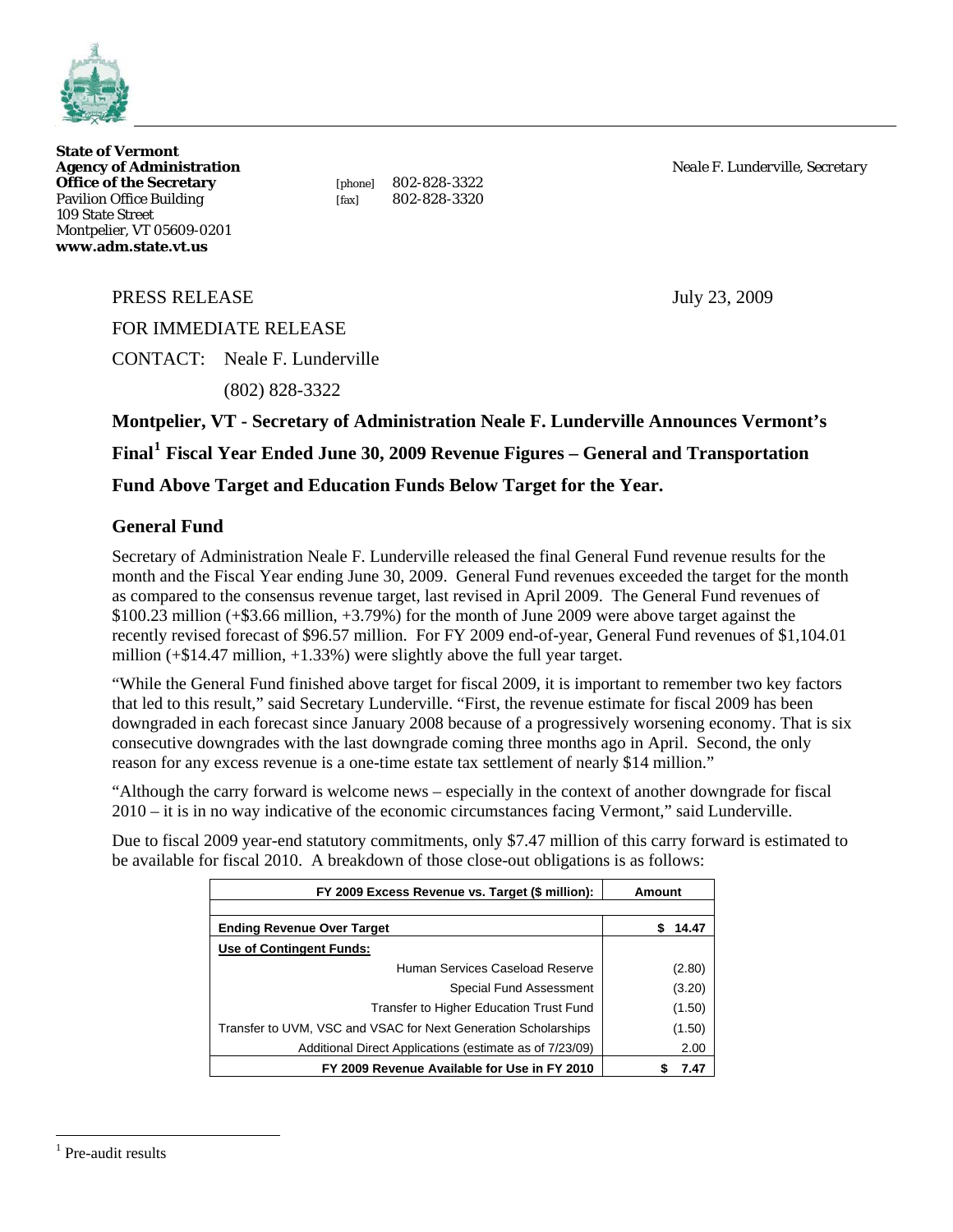The June revenue targets are based on the most recent FY 2009 consensus revenue forecast that was agreed to by the Emergency Board on April 24, 2009. The state's consensus revenue forecast for FY 2010, which began July 1, 2009 and ends on June 30, 2010 was revised on July 15, 2009. Normally the consensus revenue forecast is updated two times per year in January and July. However, with the unstable economic situation, the Emergency Board has been scheduling interim revenue reviews. The next consensus forecast is scheduled to be reviewed by the Emergency Board in mid-November, 2009.

Personal Income Tax receipts are the largest single state revenue source, and are reported Net of Personal Income Tax refunds. Net Personal Income Tax Receipts for June of \$52.54 million were slightly above target for the month by +\$0.09 million or +0.18%. For FY2009 end-of-year, the net Personal Income Tax results of \$530.32 million fell short of the \$531.70 million target by -\$1.38 million or -0.26%.

Corporate Tax receipts are also reported net of refunds. Corporate Income Tax revenue results for the month of June were above target by \$3.37 million, pushing the end-of-year results to \$66.17 million or +\$4.97 million and +8.13% above the target established in April.

While receipts for the month in the consumption taxes (Sales & Use Tax and Meals & Rooms Tax) were mixed, end-of-year results fell short of target: Sales & Use Tax, \$214.11 million (-0.04%); Rooms & Meals Tax, \$117.06 million (-0.55%).

Estate Tax is always difficult to project accurately – under target for the first 10 months of the year, Estate Tax closed well above target due to significant receipts in May and June. End-of-year, Estate Tax receipts were \$23.40 million versus the target of \$9.30 million. The remaining year-to-date non-major tax component results for June all fell slightly below target: Insurance Premium, \$53.72 million (-\$0.13 million, -0.23%); Real Property Transfer Tax \$8.48 million (-\$0.25 million, -2.83%); and "Other", \$90.76 million (-\$2.11 million, -2.27%).

|                        | Month    |           |              |             | <b>FY 2009 YTD</b> |             |              |             |
|------------------------|----------|-----------|--------------|-------------|--------------------|-------------|--------------|-------------|
| <b>Tax Component</b>   | Target   | Revenue   | \$<br>Change | %<br>Change | <b>Target</b>      | Revenue     | \$<br>Change | %<br>Change |
| Personal Income        | 52,448.2 | 52,542.2  | 94.0         | 0.18%       | 531,700.0          | 530,318.5   | $-1,381.5$   | $-0.26%$    |
| Sales & Use            | 16.043.5 | 16.241.0  | 197.5        | 1.23%       | 214.200.8          | 214,108.7   | $-92.1$      | $-0.04%$    |
| Corporate              | 9,395.9  | 12,762.4  | 3,366.5      | 35.83%      | 61,200.0           | 66,175.7    | 4,975.7      | 8.13%       |
| Meals & Room           | 8.281.5  | 8.195.9   | $-85.5$      | $-1.03%$    | 117,700.0          | 117,056.5   | $-643.5$     | $-0.55%$    |
| Insurance Premium      | 1,239.1  | 1,264.5   | 25.5         | 2.05%       | 53,843.4           | 53,717.0    | $-126.4$     | $-0.23%$    |
| Inheritance & Estate   | 696.2    | 1,280.6   | 584.4        | 83.93%      | 9.300.0            | 23,396.9    | 14.096.9     | 151.58%     |
| Real Property Transfer | 638.2    | 569.3     | $-68.9$      | $-10.80%$   | 8,722.7            | 8,476.2     | $-246.5$     | $-2.83%$    |
| Other                  | 7.829.2  | 7.374.6   | $-454.6$     | $-5.81%$    | 92,872.3           | 90.763.0    | $-2,109.3$   | $-2.27%$    |
| Total                  | 96.571.8 | 100.230.5 | 3,658.7      | 3.79%       | 1.089.539.2        | 1.104.012.5 | 14.473.3     | 1.33%       |

#### **General Fund By Major Element (In Millions)\***

\*Differences due to rounding

## **Transportation Fund**

Secretary Lunderville also released the monthly and 2009 Fiscal Year non-dedicated Transportation Fund revenue results today. Transportation Fund receipts for the month were \$22.59 million, exceeding the current forecast by +\$0.35 million or +1.59%. For FY 2009 end-of-year, the Transportation Fund revenues of \$203.60 million were +\$0.97 million or +0.48% above target.

The results for the individual Transportation Fund revenue components were mixed for the month and year. For the month of June results were: Gasoline Tax, \$5.08 million (-2.45%); Diesel Tax, \$2.42 million (+31.26%); Motor Vehicle Purchase & Use Tax, \$5.25 million (-1.30%); Motor Vehicle Fees, \$7.95 million (+0.75%); and "Other", \$1.89 million (-4.33%). End-of-year, the Transportation Fund revenue components were: Gasoline Tax, \$60.64 million (+0.40%); Diesel Tax, \$15.50 million (+4.04%); Motor Vehicle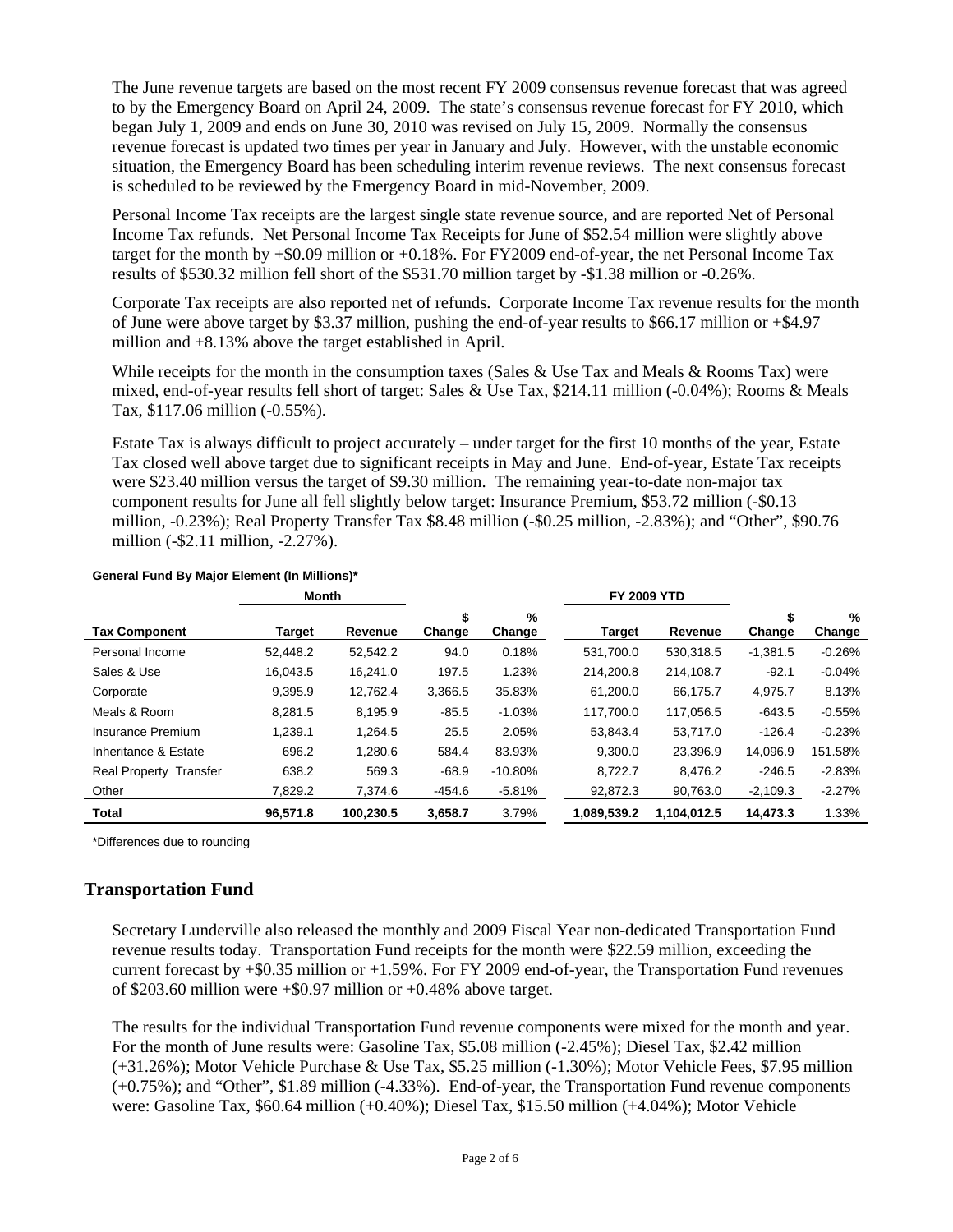Purchase & Use Tax, \$43.95 million (-0.85%); Motor Vehicle Fees, \$65.51 million (+0.02%); and "Other", \$18.00 million (+2.81%).

|                      | Month    |          | <b>FY 2009 YTD</b> |             |           |           |              |             |
|----------------------|----------|----------|--------------------|-------------|-----------|-----------|--------------|-------------|
| <b>Tax Component</b> | Target   | Revenue  | \$<br>Change       | %<br>Change | Target    | Revenue   | \$<br>Change | %<br>Change |
| Gasoline             | 5,210.7  | 5,082.9  | $-127.8$           | $-2.45%$    | 60.400.0  | 60,638.6  | 238.6        | 0.40%       |
| Diesel Fuel          | 1,843.3  | 2,419.6  | 576.3              | 31.26%      | 14,900.0  | 15,502.1  | 602.1        | 4.04%       |
| MV Purchase & Use    | 5.324.0  | 5,254.7  | $-69.3$            | $-1.30%$    | 44,333.3  | 43.954.8  | $-378.6$     | $-0.86%$    |
| Motor Vehicle Fees   | 7,889.5  | 7,948.5  | 59.0               | 0.75%       | 65,500.0  | 65,513.0  | 12.9         | 0.02%       |
| Other                | 1,975.3  | 1,889.7  | $-85.6$            | $-4.33%$    | 17,500.0  | 17,991.4  | 491.4        | 2.81%       |
| Total                | 22.242.8 | 22,595.5 | 352.7              | 1.59%       | 202.633.3 | 203,599.8 | 966.4        | 0.48%       |

#### *Transportation Fund By Major Element (In Millions)\**

\*Differences due to rounding

#### **Education Fund**

"Non-Property Tax" Education Fund revenues constitute approximately 11.4% of the total Education Fund receipts. Non-Property Tax Education Fund revenue receipts for the final month and Fiscal Year FY 2009 of \$14.57 million were released by Secretary Lunderville today; these receipts are +\$1.37 million (+10.36%) above the monthly target for June of \$13.20 million. End-of-year, non-Property Tax Education Fund revenues were \$150.24 million or +\$0.97 million (+0.65%) above target.

The results for the components of the non-Property Tax Education revenue for June: Sales & Use Tax, \$8.12 million (+1.23%); Motor Vehicle Purchase & Use, \$2.63 million (-1.32%); Lottery Transfer, \$3.81 million (+57.19%); and Investment Income, \$0.006 (-93.34%). End-of-year results were: Sales & Use Tax, \$107.05 million (-0.04%); Motor Vehicle Purchase & Use, \$21.98 million (-0.85%); Lottery Transfer, \$20.95 million (+6.89%); and Investment Income, \$0.26 million (-36.10%).

| $=$ $\frac{1}{2}$ $\frac{1}{2}$ $\frac{1}{2}$ $\frac{1}{2}$ $\frac{1}{2}$ $\frac{1}{2}$ $\frac{1}{2}$ $\frac{1}{2}$ $\frac{1}{2}$ $\frac{1}{2}$ $\frac{1}{2}$ $\frac{1}{2}$ $\frac{1}{2}$ $\frac{1}{2}$ $\frac{1}{2}$ $\frac{1}{2}$ $\frac{1}{2}$ $\frac{1}{2}$ $\frac{1}{2}$ $\frac{1}{2}$ $\frac{1}{2}$ $\frac{1}{2$ |               |          |         |           |           |                    |          |           |
|------------------------------------------------------------------------------------------------------------------------------------------------------------------------------------------------------------------------------------------------------------------------------------------------------------------------|---------------|----------|---------|-----------|-----------|--------------------|----------|-----------|
|                                                                                                                                                                                                                                                                                                                        |               | Month    |         |           |           | <b>FY 2009 YTD</b> |          |           |
| <b>Non-Property Tax</b>                                                                                                                                                                                                                                                                                                |               |          |         | %         |           |                    |          | %         |
| <b>Component</b>                                                                                                                                                                                                                                                                                                       | <b>Target</b> | Revenue  | Change  | Change    | Target    | Revenue            | Change   | Change    |
| Sales & Use                                                                                                                                                                                                                                                                                                            | 8.021.7       | 8,120.6  | 98.8    | 1.23%     | 107,099.2 | 107,052.8          | $-46.4$  | $-0.04%$  |
| MV Purchase & Use                                                                                                                                                                                                                                                                                                      | 2.662.0       | 2.626.8  | $-35.2$ | $-1.32%$  | 22.166.7  | 21.977.4           | $-189.3$ | $-0.85%$  |
| Lottery Transfer                                                                                                                                                                                                                                                                                                       | 2,426.9       | 3.814.8  | 1.388.0 | 57.19%    | 19.600.0  | 20.949.5           | 1.349.5  | 6.89%     |
| Investment Income                                                                                                                                                                                                                                                                                                      | 89.7          | 6.0      | $-83.7$ | $-93.34%$ | 400.0     | 255.6              | $-144.4$ | $-36.10%$ |
| Total                                                                                                                                                                                                                                                                                                                  | 13.200.3      | 14.568.2 | 1.367.9 | 10.36%    | 149.265.8 | 150.235.3          | 969.4    | 0.65%     |

#### **Education Fund By Major Element (In Millions)\***

\*Differences due to rounding

#### **Conclusion**

Secretary Lunderville concluded by saying that, "The recent fiscal 2010 revenue estimate was sobering. There is still no clear indication that Vermont has reached the bottom of this recession. The economists remain guarded and reminded the Emergency Board that they still believe that the risk is on the down side. Vermont's recovery will be slow and we must take decisive action now to stabilize the state budget for years to come."

**Attachments: Detailed schedules of revenue results comparing the current fiscal year-to-date period with the same period from the last fiscal year follow:**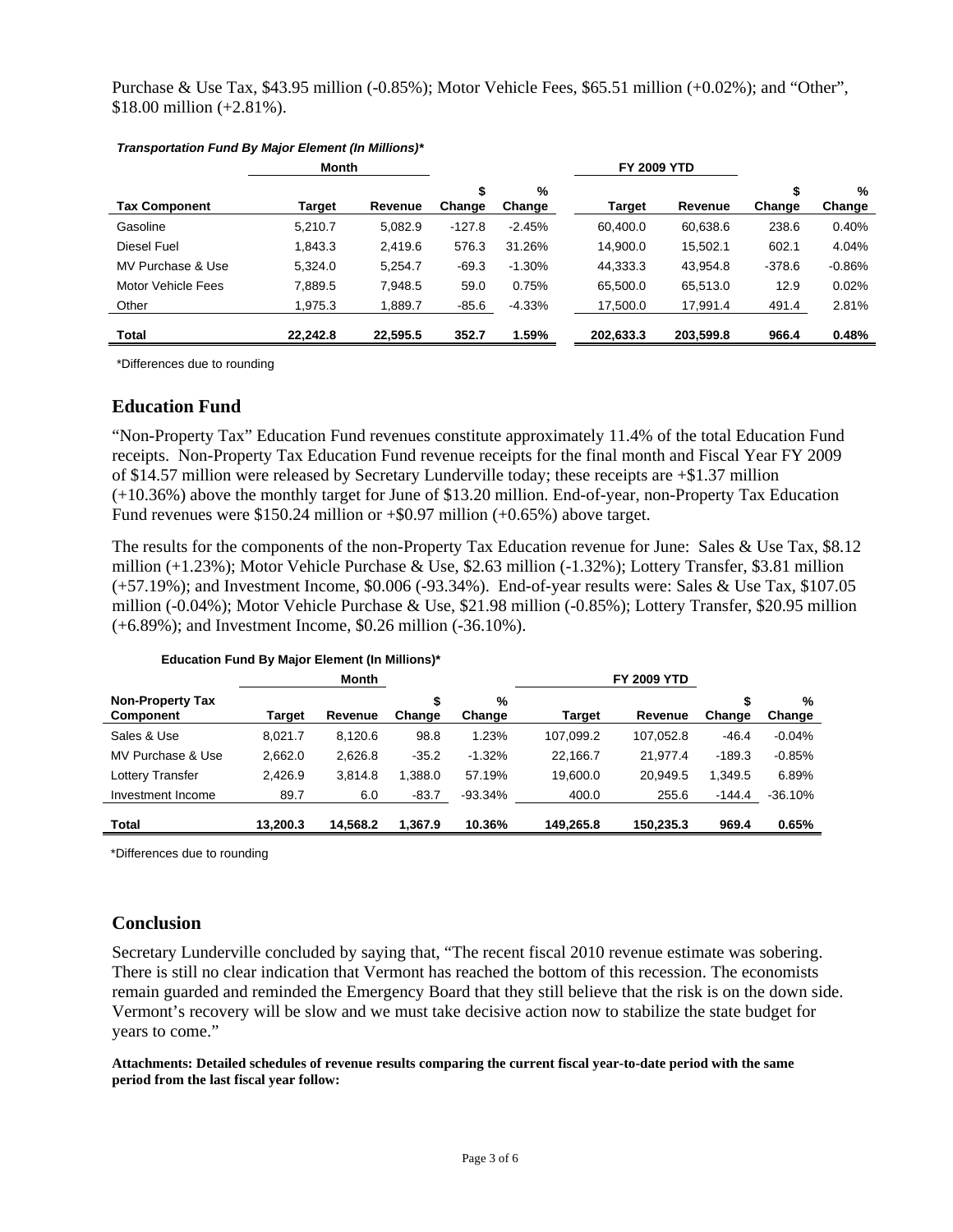## Attachment 1

### **Comparative Statement of Revenues General Fund As of June 30, 2009**

### **General Fund Schedule 2 June**

|                                 | <b>Total to Date</b><br><b>Last Year</b> | <b>Total to Date</b><br><b>This Year</b> | % of Change |
|---------------------------------|------------------------------------------|------------------------------------------|-------------|
|                                 |                                          |                                          |             |
| <b>Taxes</b>                    |                                          |                                          |             |
| Personal Income                 | 622,331,699                              | 530,318,539                              | $-14.79%$   |
| Sales & Use                     | 225,600,412                              | 214,108,741                              | $-5.09%$    |
| Corporate                       | 74,619,511                               | 66,175,694                               | $-11.32%$   |
| Meals & Room                    | 121,099,755                              | 117,056,476                              | $-3.34%$    |
| Liquor & Wine                   | 14,191,807                               | 15,043,711                               | 6.00%       |
| <b>Insurance Premium</b>        | 54,848,180                               | 53,716,951                               | $-2.06%$    |
| <b>Telephone Gross Receipts</b> | 369,821                                  | 169,612                                  | $-54.14%$   |
| <b>Telephone Property</b>       | 9,131,531                                | 8,969,044                                | $-1.78%$    |
| Beverage                        | 5,620,162                                | 5,638,478                                | 0.33%       |
| <b>Electric Generating</b>      | 2,719,186                                | 2,828,139                                | 4.01%       |
| Inheritance & Estate            | 15,688,288                               | 23,396,871                               | 49.14%      |
| <b>Real Property Transfer</b>   | 10,745,671                               | 8,476,192                                | $-21.12%$   |
| <b>Bank Franchise</b>           | 10,162,956                               | 20,583,338                               | 102.53%     |
| All Other Taxes                 | 3,169,647                                | 2,767,419                                | $-12.69%$   |
| <b>Total Taxes</b>              | 1,170,298,624                            | 1,069,249,205                            | $-8.63%$    |
| <b>Other Revenues</b>           |                                          |                                          |             |
| <b>Business Licenses</b>        | 2,735,343                                | 2,991,131                                | 9.35%       |
| Fees                            | 14,721,589                               | 19,058,394                               | 29.46%      |
| <b>Services</b>                 | 1,737,372                                | 1,546,292                                | $-11.00%$   |
| Fines, Forfeits & Penalties     | 4,405,405                                | 9,780,865                                | 122.02%     |
| Interest, Prem                  | 5,250,111                                | 1,166,738                                | $-77.78%$   |
| <b>Special Assessments</b>      | 0                                        | (51)                                     | 100.00%     |
| All Other Revenues              | 623,016                                  | 219,966                                  | -64.69%     |
| <b>Total Other Revenues</b>     | 29,472,835                               | 34,763,334                               | 17.95%      |
| <b>Total General Fund</b>       | 1,199,771,460                            | 1,104,012,539                            | $-7.98%$    |

# Prepared by Department of Finance & Management

Date: July 21, 2009 Time: 11:27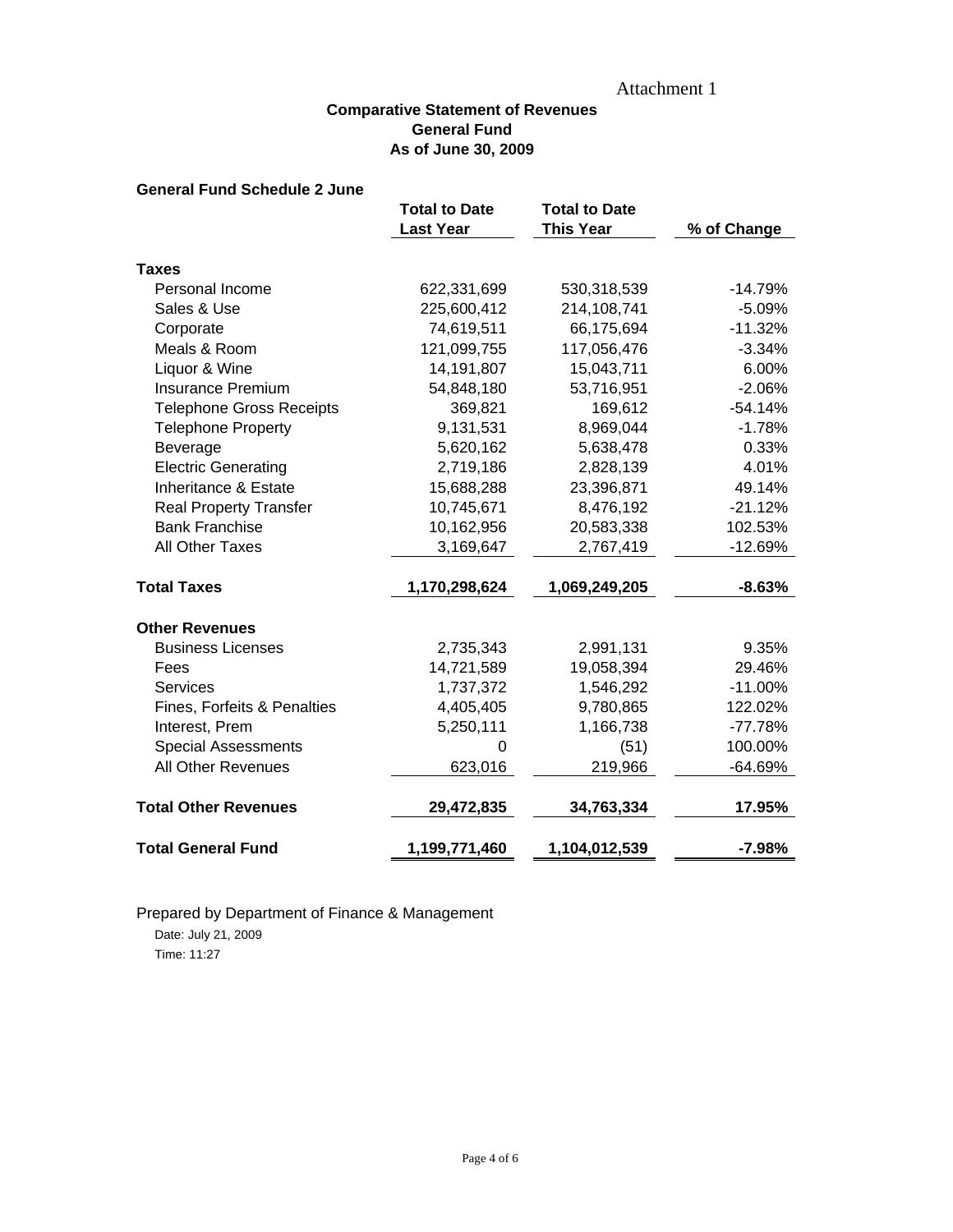### **Comparative Statement of Revenues Transportation Fund As of June 30, 2009**

#### **TF Detail Schedule 2 June**

|                                  | <b>Total to Date</b> | <b>Total to</b><br><b>Date</b> |                  |  |  |
|----------------------------------|----------------------|--------------------------------|------------------|--|--|
|                                  | <b>Last Year</b>     | <b>This Year</b>               | $%$ of<br>Change |  |  |
| <b>Non-Dedicated</b>             |                      |                                |                  |  |  |
| <b>Taxes</b>                     |                      |                                |                  |  |  |
| Gasoline                         | 62,589,140           | 60,638,612                     | $-3.12%$         |  |  |
| <b>Diesel Fuel</b>               | 16,588,482           | 15,502,084                     | $-6.55%$         |  |  |
| MV Purchase & Use                | 52,692,458           | 43,954,760                     | $-16.58%$        |  |  |
| <b>Total Taxes</b>               | 131,870,080          | 120,095,456                    | $-8.93%$         |  |  |
| <b>Other Revenues</b>            |                      |                                |                  |  |  |
| Motor Vehicle Fees               | 67,541,443           | 65,512,950                     | $-3.00%$         |  |  |
| Other                            | 23,667,341           | 17,991,364                     | $-23.98%$        |  |  |
| <b>Total Other Revenues</b>      | 91,208,784           | 83,504,314                     | $-8.45%$         |  |  |
| <b>Total Non-Dedicated</b>       | 223,078,864          | 203,599,770                    | $-8.73%$         |  |  |
| <b>Dedicated</b>                 |                      |                                |                  |  |  |
| <b>Federal Aid</b>               | 176,254,008          | 178,249,216                    | 1.13%            |  |  |
| Other                            | 3,653,821            | 2,143,971                      | $-41.32%$        |  |  |
| <b>Total Dedicated</b>           | 179,907,829          | 180,393,186                    | 0.27%            |  |  |
| <b>Total Transportation Fund</b> | 402,986,693          | 383,992,956                    | $-4.71%$         |  |  |

Page 5 of 6

Prepared by Department of Finance & Management Date: July 21, 2009 Time: 11:32